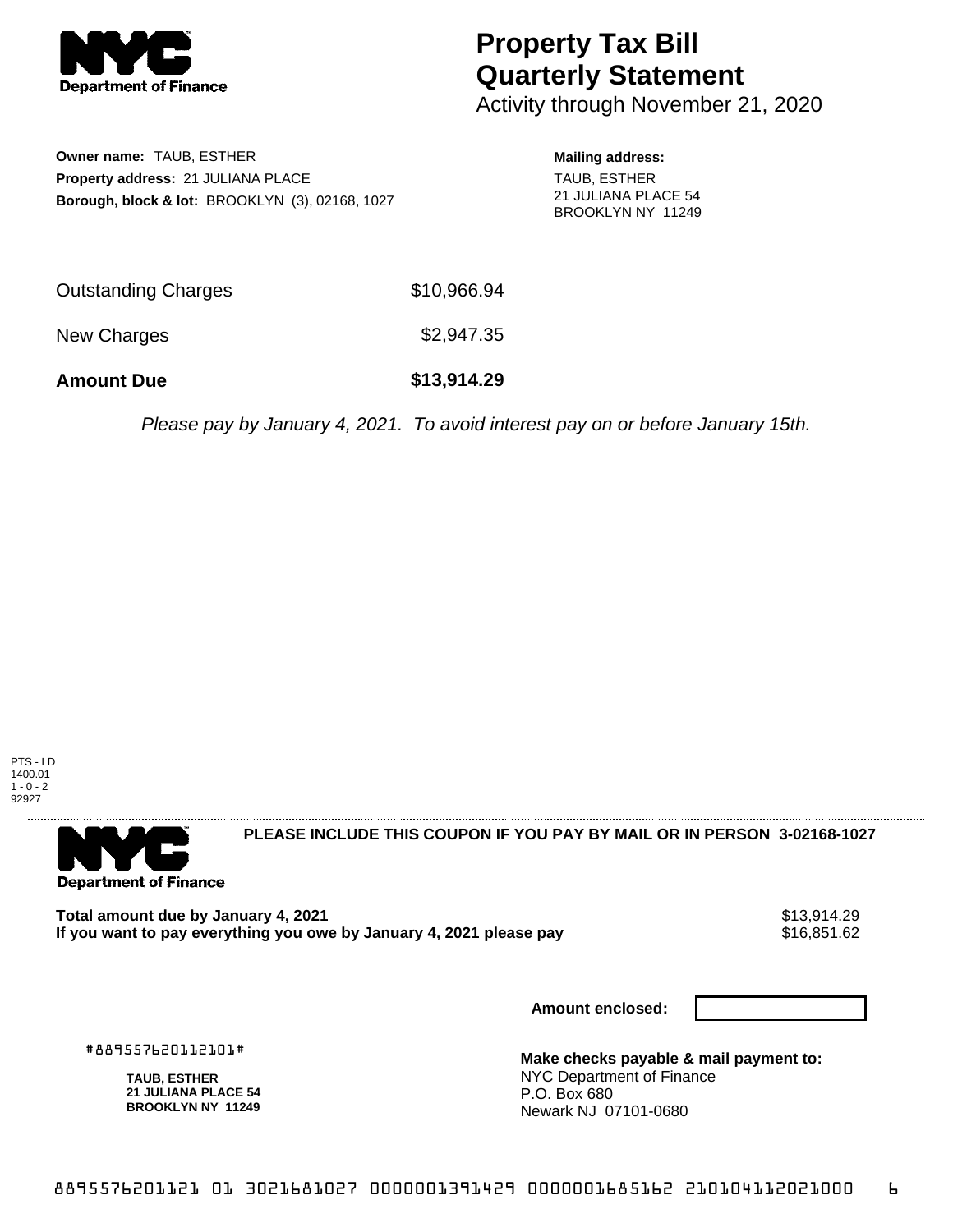

| <b>Billing Summary</b>                                                     | <b>Activity Date Due Date</b>           | Amount       |
|----------------------------------------------------------------------------|-----------------------------------------|--------------|
| Outstanding charges including interest and payments                        |                                         | \$10,966.94  |
| Finance-Property Tax                                                       | 01/01/2021                              | \$3,048.03   |
| <b>Adopted Tax Rate</b>                                                    |                                         | $$-100.68$   |
| <b>Total amount due</b>                                                    |                                         | \$13,914.29  |
| <b>Tax Year Charges Remaining</b>                                          | <b>Activity Date</b><br><b>Due Date</b> | Amount       |
| Finance-Property Tax                                                       | 04/01/2021                              | \$3,048.03   |
| <b>Adopted Tax Rate</b>                                                    |                                         | $$-100.68$   |
| Total tax year charges remaining                                           |                                         | \$2,947.35   |
| If you want to pay everything you owe by January 4, 2021 please pay        |                                         | \$16,851.62  |
| If you pay everything you owe by January 4, 2021, you would save:          |                                         | \$10.02      |
| How We Calculated Your Property Tax For July 1, 2020 Through June 30, 2021 |                                         |              |
|                                                                            | Overall                                 |              |
| Tax class 2 - Residential More Than 10 Units                               | <b>Tax Rate</b>                         |              |
| Original tax rate billed                                                   | 12.4730%                                |              |
| New Tax rate                                                               | 12.2670%                                |              |
| <b>Estimated Market Value \$221,136</b>                                    |                                         |              |
|                                                                            |                                         | <b>Taxes</b> |
| <b>Billable Assessed Value</b>                                             | \$97,748                                |              |
| <b>Taxable Value</b>                                                       | \$97,748 x 12.2670%                     |              |
| <b>Tax Before Abatements and STAR</b>                                      | \$11,990.76                             | \$11,990.76  |
| Annual property tax                                                        |                                         | \$11,990.76  |
| Original property tax billed in June 2020                                  |                                         | \$12,192.12  |
| <b>Change In Property Tax Bill Based On New Tax Rate</b>                   |                                         | $$-201.36$   |

**NEW LAW:** To learn about Local Law 147, which requires residential buildings with three or more units to create a policy on smoking and share it with current and prospective tenants, visit www.nyc.gov/health/tobaccocontrol.

## **Home banking payment instructions:**

- 1. **Log** into your bank or online bill pay website.
- 2. **Add** the new payee: NYC DOF Property Tax. Enter your account number, which is your boro, block and lot, as it appears here: 3-02168-1027 . You may also need to enter the address for the Department of Finance. The address is P.O. Box 680, Newark NJ 07101-0680.
- 3. **Schedule** your online payment using your checking or savings account.

## **Did Your Mailing Address Change?** If so, please visit us at **nyc.gov/changemailingaddress** or call **311.**

When you provide a check as payment, you authorize us either to use information from your check to make a one-time electronic fund transfer from your account or to process the payment as a check transaction.